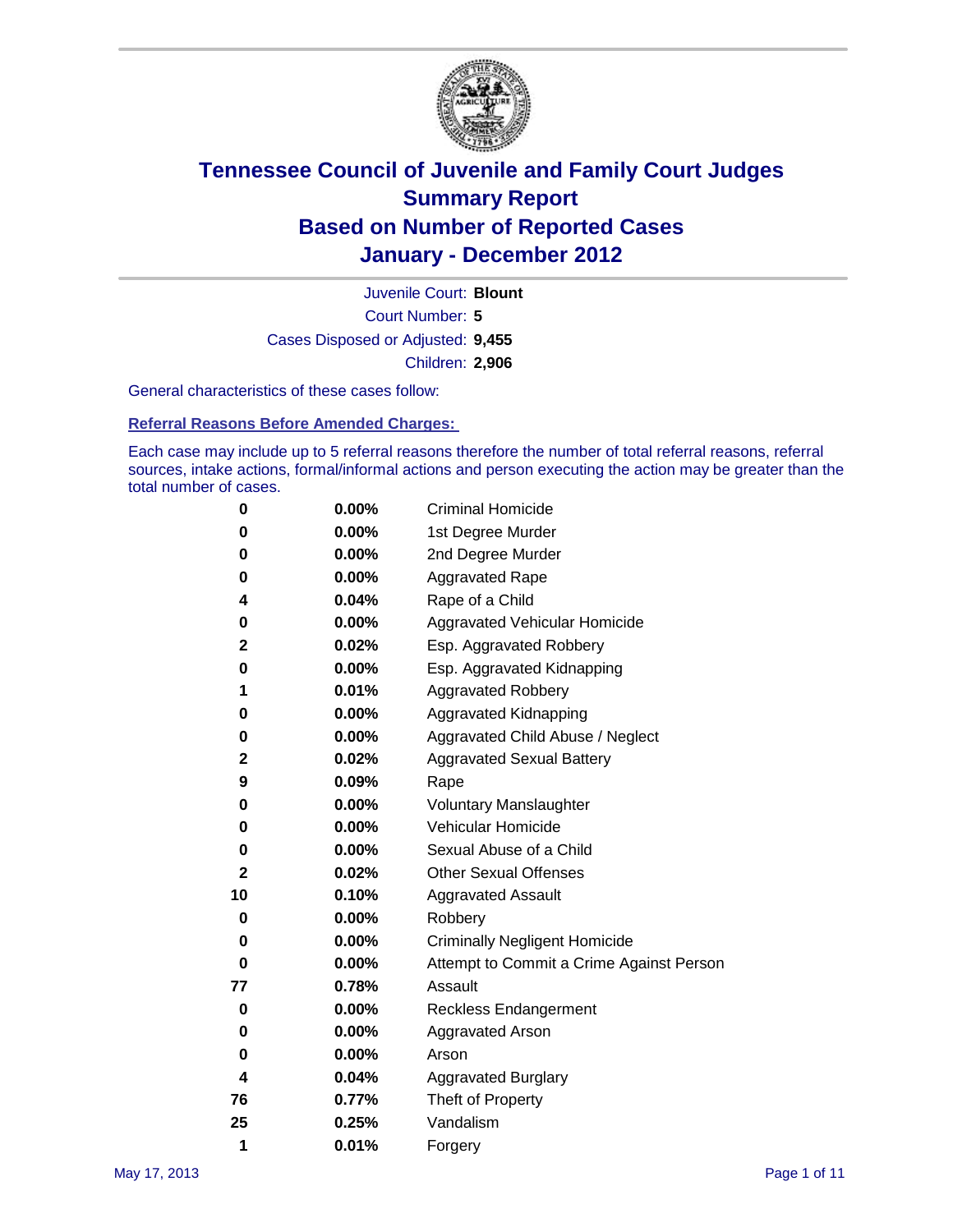

Court Number: **5** Juvenile Court: **Blount** Cases Disposed or Adjusted: **9,455** Children: **2,906**

#### **Referral Reasons Before Amended Charges:**

Each case may include up to 5 referral reasons therefore the number of total referral reasons, referral sources, intake actions, formal/informal actions and person executing the action may be greater than the total number of cases.

| 0     | 0.00%    | <b>Worthless Checks</b>                                     |  |  |
|-------|----------|-------------------------------------------------------------|--|--|
| 0     | 0.00%    | Illegal Possession / Fraudulent Use of Credit / Debit Cards |  |  |
| 2     | 0.02%    | <b>Burglary</b>                                             |  |  |
| 0     | $0.00\%$ | Unauthorized Use of a Vehicle                               |  |  |
| 0     | $0.00\%$ | <b>Cruelty to Animals</b>                                   |  |  |
| 0     | $0.00\%$ | Sale of Controlled Substances                               |  |  |
| 21    | 0.21%    | <b>Other Drug Offenses</b>                                  |  |  |
| 40    | 0.40%    | Possession of Controlled Substances                         |  |  |
| 0     | $0.00\%$ | <b>Criminal Attempt</b>                                     |  |  |
| 2     | 0.02%    | Carrying Weapons on School Property                         |  |  |
| 3     | 0.03%    | Unlawful Carrying / Possession of a Weapon                  |  |  |
| 4     | 0.04%    | <b>Evading Arrest</b>                                       |  |  |
| 2     | 0.02%    | Escape                                                      |  |  |
| 1     | 0.01%    | Driving Under Influence (DUI)                               |  |  |
| 29    | 0.29%    | Possession / Consumption of Alcohol                         |  |  |
| 6     | 0.06%    | Resisting Stop, Frisk, Halt, Arrest or Search               |  |  |
| 1     | 0.01%    | <b>Aggravated Criminal Trespass</b>                         |  |  |
| 7     | 0.07%    | Harassment                                                  |  |  |
| 0     | 0.00%    | Failure to Appear                                           |  |  |
| 0     | $0.00\%$ | Filing a False Police Report                                |  |  |
| 2     | 0.02%    | Criminal Impersonation                                      |  |  |
| 20    | 0.20%    | <b>Disorderly Conduct</b>                                   |  |  |
| 8     | 0.08%    | <b>Criminal Trespass</b>                                    |  |  |
| 4     | 0.04%    | <b>Public Intoxication</b>                                  |  |  |
| 0     | $0.00\%$ | Gambling                                                    |  |  |
| 116   | 1.17%    | <b>Traffic</b>                                              |  |  |
| 0     | $0.00\%$ | Local Ordinances                                            |  |  |
| 1     | 0.01%    | Violation of Wildlife Regulations                           |  |  |
| 1,355 | 13.67%   | Contempt of Court                                           |  |  |
| 188   | 1.90%    | Violation of Probation                                      |  |  |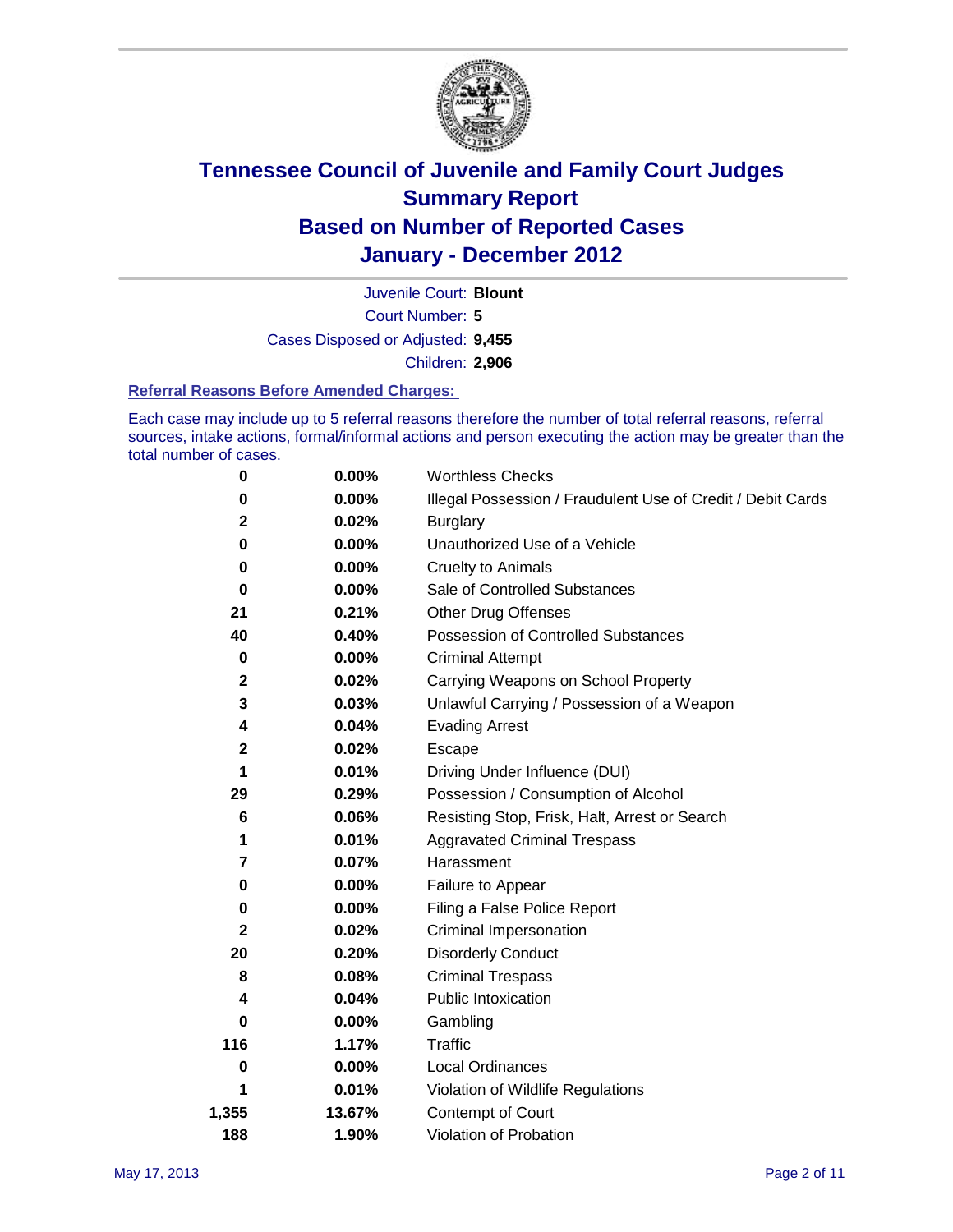

Court Number: **5** Juvenile Court: **Blount** Cases Disposed or Adjusted: **9,455** Children: **2,906**

#### **Referral Reasons Before Amended Charges:**

Each case may include up to 5 referral reasons therefore the number of total referral reasons, referral sources, intake actions, formal/informal actions and person executing the action may be greater than the total number of cases.

| 1        | 0.01%    | Violation of Aftercare                 |
|----------|----------|----------------------------------------|
| 116      | 1.17%    | <b>Unruly Behavior</b>                 |
| 104      | 1.05%    | Truancy                                |
| 25       | 0.25%    | In-State Runaway                       |
| $\bf{0}$ | 0.00%    | Out-of-State Runaway                   |
| 75       | 0.76%    | Possession of Tobacco Products         |
| 72       | 0.73%    | Violation of a Valid Court Order       |
| 8        | 0.08%    | Violation of Curfew                    |
| 0        | $0.00\%$ | <b>Sexually Abused Child</b>           |
| 0        | 0.00%    | <b>Physically Abused Child</b>         |
| 320      | 3.23%    | Dependency / Neglect                   |
| 49       | 0.49%    | <b>Termination of Parental Rights</b>  |
| 22       | 0.22%    | <b>Violation of Pretrial Diversion</b> |
| 6        | 0.06%    | Violation of Informal Adjustment       |
| 3,333    | 33.62%   | <b>Judicial Review</b>                 |
| 2,005    | 20.23%   | <b>Administrative Review</b>           |
| 657      | 6.63%    | <b>Foster Care Review</b>              |
| 179      | 1.81%    | Custody                                |
| 14       | 0.14%    | Visitation                             |
| 76       | 0.77%    | Paternity / Legitimation               |
| 693      | 6.99%    | <b>Child Support</b>                   |
| 7        | 0.07%    | <b>Request for Medical Treatment</b>   |
| 0        | 0.00%    | <b>Consent to Marry</b>                |
| 126      | 1.27%    | Other                                  |
| 9,913    | 100.00%  | <b>Total Referrals</b>                 |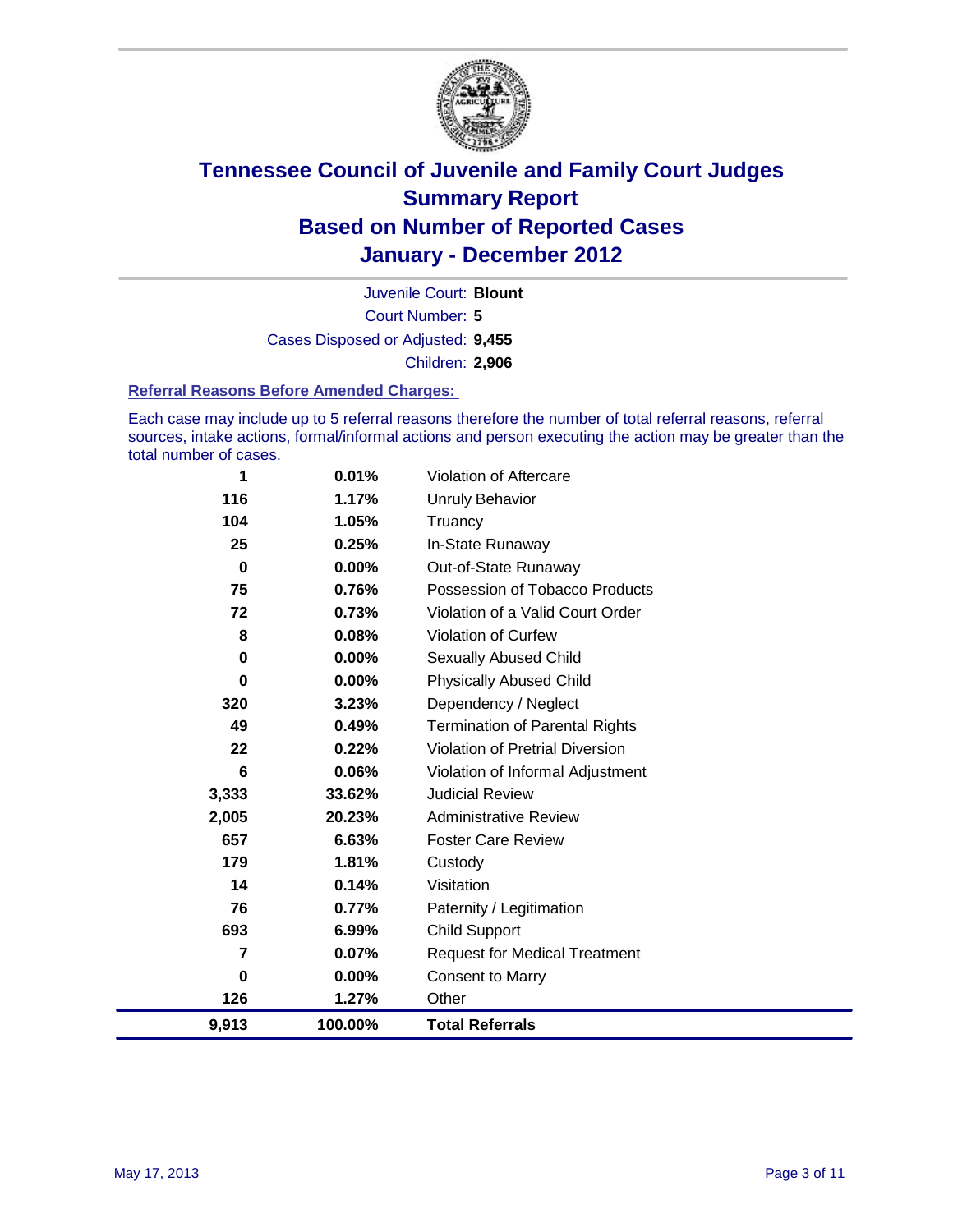

|                 |                                   | Juvenile Court: Blount            |  |  |  |
|-----------------|-----------------------------------|-----------------------------------|--|--|--|
| Court Number: 5 |                                   |                                   |  |  |  |
|                 | Cases Disposed or Adjusted: 9,455 |                                   |  |  |  |
|                 |                                   | Children: 2,906                   |  |  |  |
|                 | <b>Referral Sources: 1</b>        |                                   |  |  |  |
| 521             | 5.26%                             | <b>Law Enforcement</b>            |  |  |  |
| 288             | 2.91%                             | Parents                           |  |  |  |
| 111             | 1.12%                             | <b>Relatives</b>                  |  |  |  |
| $\bf{0}$        | 0.00%                             | Self                              |  |  |  |
| 104             | 1.05%                             | School                            |  |  |  |
| $\overline{2}$  | 0.02%                             | <b>CSA</b>                        |  |  |  |
| 1,091           | 11.01%                            | <b>DCS</b>                        |  |  |  |
| 111             | 1.12%                             | <b>Other State Department</b>     |  |  |  |
| 1,282           | 12.93%                            | <b>District Attorney's Office</b> |  |  |  |
| 6,349           | 64.05%                            | <b>Court Staff</b>                |  |  |  |
| 12              | 0.12%                             | Social Agency                     |  |  |  |
| $\mathbf{2}$    | 0.02%                             | <b>Other Court</b>                |  |  |  |
| 24              | 0.24%                             | Victim                            |  |  |  |
| $\mathbf 0$     | 0.00%                             | Child & Parent                    |  |  |  |
| 1               | 0.01%                             | Hospital                          |  |  |  |
| $\bf{0}$        | 0.00%                             | Unknown                           |  |  |  |
| 15              | 0.15%                             | Other                             |  |  |  |
| 9,913           | 100.00%                           | <b>Total Referral Sources</b>     |  |  |  |
|                 | Age of Child at Referral: 2       |                                   |  |  |  |
| 1,473           | 50.69%                            | Ages 10 and Under                 |  |  |  |
| 223             | 7.67%                             | Ages 11 through 12                |  |  |  |

| 2,906 | 100.00%  | <b>Total Child Count</b> |
|-------|----------|--------------------------|
| 0     | $0.00\%$ | <b>Unknown</b>           |
| 87    | 2.99%    | Ages 19 and Over         |
| 411   | 14.14%   | Ages 17 through 18       |
| 451   | 15.52%   | Ages 15 through 16       |
| 261   | 8.98%    | Ages 13 through 14       |
| 223   | 1.61%    | Ages 11 through 12       |

<sup>1</sup> If different than number of Referral Reasons (9913), verify accuracy of your court's data.

<sup>2</sup> One child could be counted in multiple categories, verify accuracy of your court's data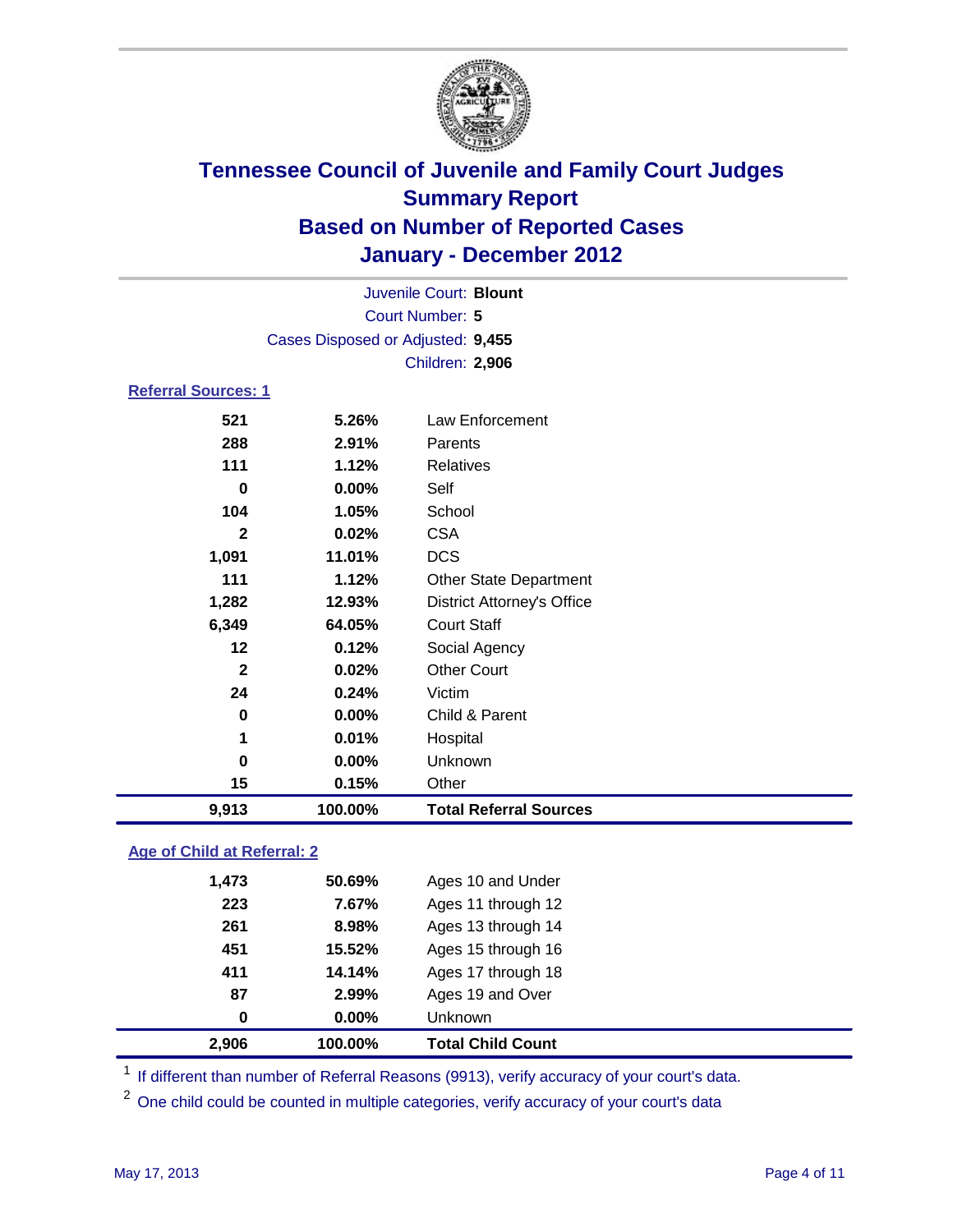

| Juvenile Court: Blount                  |                                   |                          |  |  |  |
|-----------------------------------------|-----------------------------------|--------------------------|--|--|--|
|                                         | Court Number: 5                   |                          |  |  |  |
|                                         | Cases Disposed or Adjusted: 9,455 |                          |  |  |  |
|                                         |                                   | Children: 2,906          |  |  |  |
| Sex of Child: 1                         |                                   |                          |  |  |  |
| 1,582                                   | 54.44%                            | Male                     |  |  |  |
| 1,324                                   | 45.56%                            | Female                   |  |  |  |
| 0                                       | 0.00%                             | Unknown                  |  |  |  |
| 2,906                                   | 100.00%                           | <b>Total Child Count</b> |  |  |  |
| Race of Child: 1                        |                                   |                          |  |  |  |
| 2,603                                   | 89.57%                            | White                    |  |  |  |
| 189                                     | 6.50%                             | African American         |  |  |  |
| $\overline{\mathbf{2}}$                 | 0.07%                             | Native American          |  |  |  |
| 4                                       | 0.14%                             | Asian                    |  |  |  |
| 108                                     | 3.72%                             | Mixed                    |  |  |  |
| $\mathbf 0$                             | 0.00%                             | Unknown                  |  |  |  |
| 2,906                                   | 100.00%                           | <b>Total Child Count</b> |  |  |  |
| <b>Hispanic Origin: 1</b>               |                                   |                          |  |  |  |
| 70                                      | 2.41%                             | Yes                      |  |  |  |
| 2,836                                   | 97.59%                            | <b>No</b>                |  |  |  |
| $\bf{0}$                                | 0.00%                             | Unknown                  |  |  |  |
| 2,906                                   | 100.00%                           | <b>Total Child Count</b> |  |  |  |
| <b>School Enrollment of Children: 1</b> |                                   |                          |  |  |  |
| 1,887                                   | 64.93%                            | Yes                      |  |  |  |
| 1,019                                   | 35.07%                            | <b>No</b>                |  |  |  |
| $\bf{0}$                                | 0.00%                             | Unknown                  |  |  |  |
| 2,906                                   | 100.00%                           | <b>Total Child Count</b> |  |  |  |

<sup>1</sup> One child could be counted in multiple categories, verify accuracy of your court's data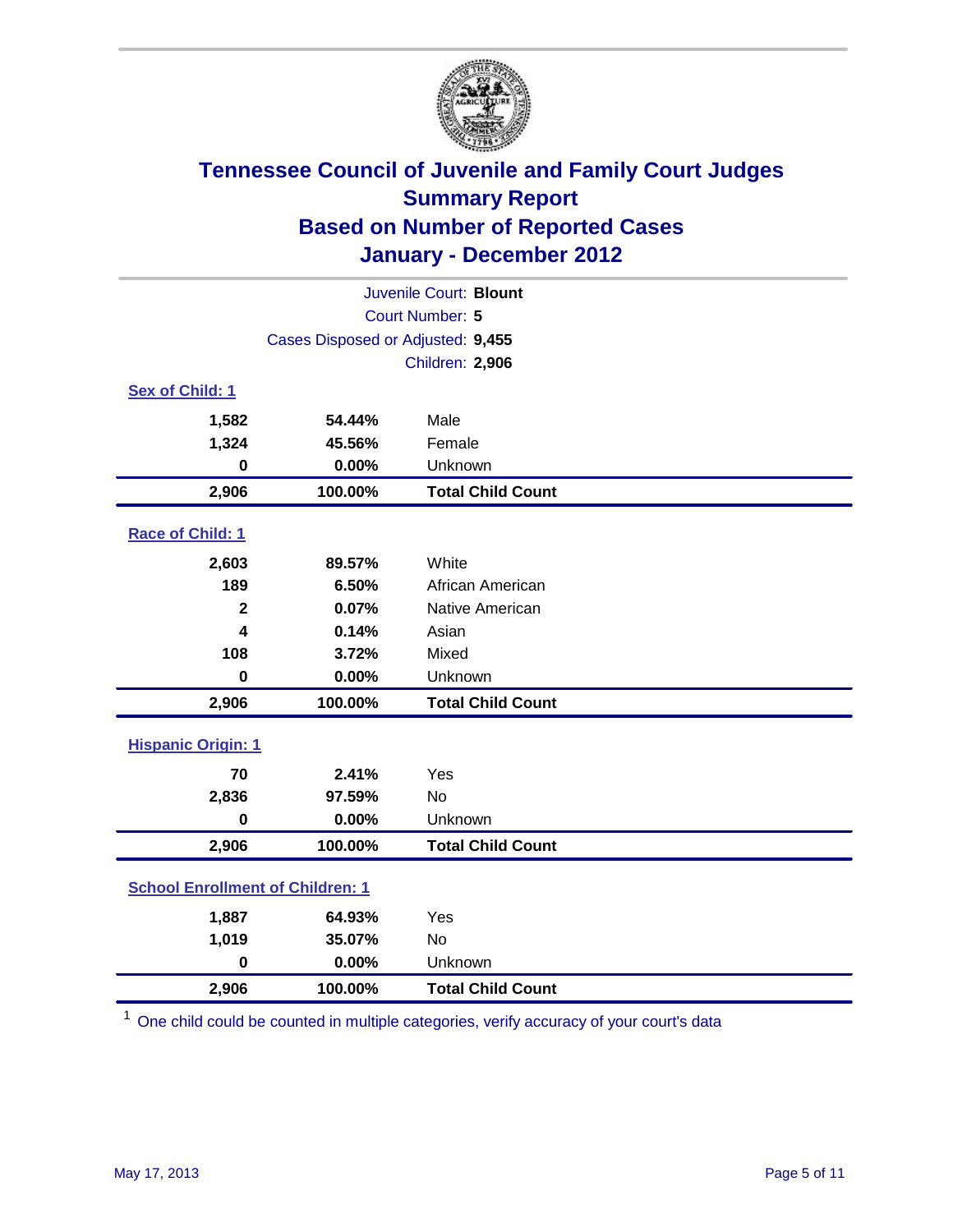

Court Number: **5** Juvenile Court: **Blount** Cases Disposed or Adjusted: **9,455** Children: **2,906**

### **Living Arrangement of Child at Time of Referral: 1**

| 2,906 | 100.00%  | <b>Total Child Count</b>     |
|-------|----------|------------------------------|
| 26    | 0.89%    | Other                        |
| 0     | $0.00\%$ | Unknown                      |
| 12    | 0.41%    | Independent                  |
| 1     | 0.03%    | In an Institution            |
| 12    | 0.41%    | In a Residential Center      |
| 52    | 1.79%    | In a Group Home              |
| 475   | 16.35%   | With Foster Family           |
| 16    | 0.55%    | <b>With Adoptive Parents</b> |
| 493   | 16.96%   | <b>With Relatives</b>        |
| 294   | 10.12%   | With Father                  |
| 1,263 | 43.46%   | With Mother                  |
| 53    | 1.82%    | With Mother and Stepfather   |
| 17    | 0.58%    | With Father and Stepmother   |
| 192   | 6.61%    | With Both Biological Parents |
|       |          |                              |

#### **Type of Detention: 2**

| 9,455 | 100.00%  | <b>Total Detention Count</b> |  |
|-------|----------|------------------------------|--|
| 0     | $0.00\%$ | Other                        |  |
| 8,067 | 85.32%   | Does Not Apply               |  |
| 0     | $0.00\%$ | <b>Unknown</b>               |  |
| 0     | $0.00\%$ | <b>Psychiatric Hospital</b>  |  |
| 1     | 0.01%    | Jail - No Separation         |  |
| 0     | $0.00\%$ | Jail - Partial Separation    |  |
| 0     | 0.00%    | Jail - Complete Separation   |  |
| 1,387 | 14.67%   | Juvenile Detention Facility  |  |
| 0     | $0.00\%$ | Non-Secure Placement         |  |
|       |          |                              |  |

<sup>1</sup> One child could be counted in multiple categories, verify accuracy of your court's data

<sup>2</sup> If different than number of Cases (9455) verify accuracy of your court's data.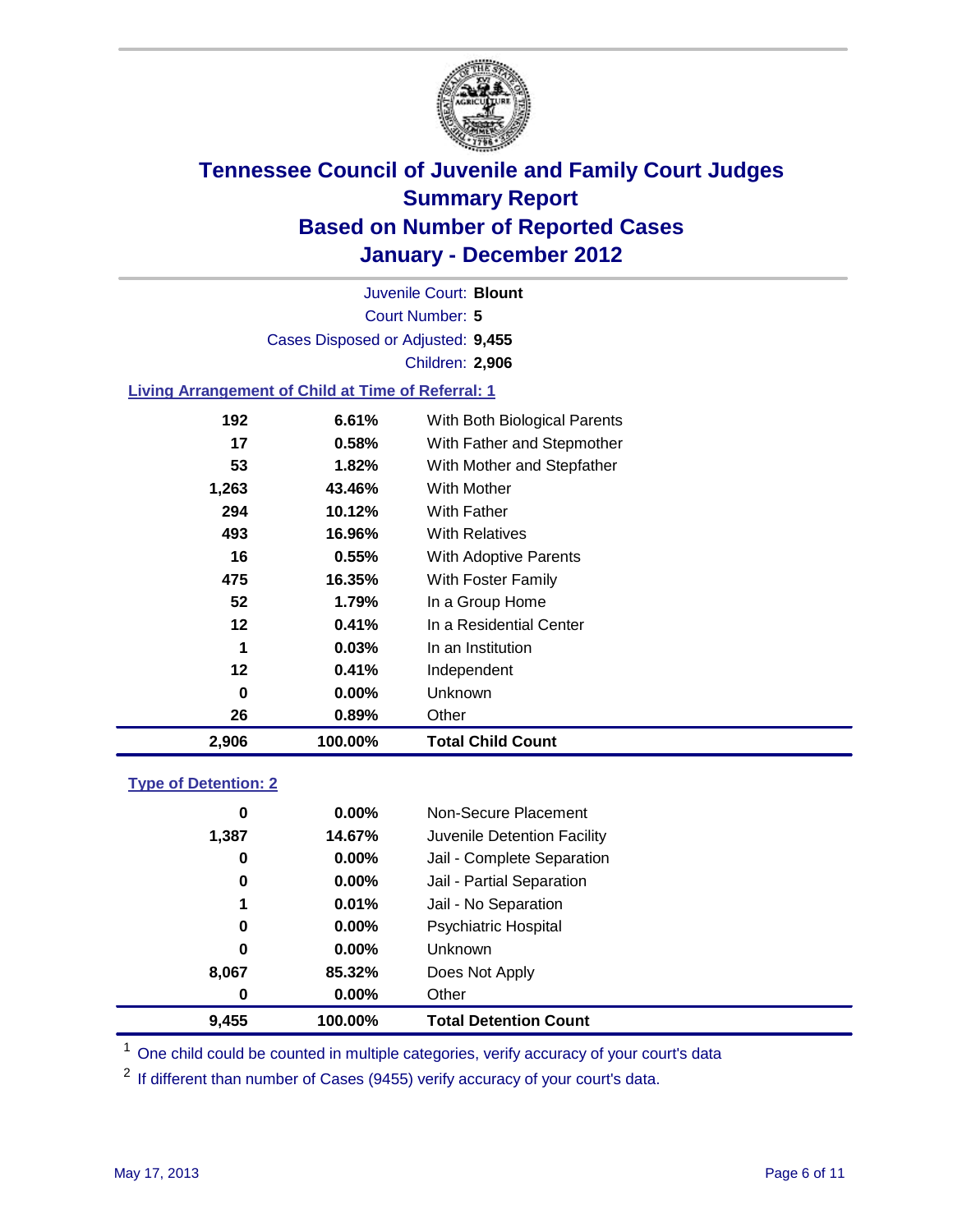

|                                                    | Juvenile Court: Blount            |                                      |  |  |  |
|----------------------------------------------------|-----------------------------------|--------------------------------------|--|--|--|
|                                                    | Court Number: 5                   |                                      |  |  |  |
|                                                    | Cases Disposed or Adjusted: 9,455 |                                      |  |  |  |
|                                                    |                                   | Children: 2,906                      |  |  |  |
| <b>Placement After Secure Detention Hearing: 1</b> |                                   |                                      |  |  |  |
| 1,087                                              | 11.50%                            | Returned to Prior Living Arrangement |  |  |  |
| 187                                                | 1.98%                             | Juvenile Detention Facility          |  |  |  |
| $\bf{0}$                                           | 0.00%                             | Jail                                 |  |  |  |
| 31                                                 | 0.33%                             | Shelter / Group Home                 |  |  |  |
| 75                                                 | 0.79%                             | <b>Foster Family Home</b>            |  |  |  |
| 3                                                  | 0.03%                             | Psychiatric Hospital                 |  |  |  |
|                                                    | 0.01%                             | Unknown                              |  |  |  |
| 8,067                                              | 85.32%                            | Does Not Apply                       |  |  |  |
| 4                                                  | 0.04%                             | Other                                |  |  |  |
| 9,455                                              | 100.00%                           | <b>Total Placement Count</b>         |  |  |  |
| <b>Intake Actions: 2</b>                           |                                   |                                      |  |  |  |
|                                                    |                                   |                                      |  |  |  |
| 3,494                                              | 35.25%                            | <b>Petition Filed</b>                |  |  |  |
| 686                                                | 6.92%                             | <b>Motion Filed</b>                  |  |  |  |
| 341                                                | 3.44%                             | <b>Citation Processed</b>            |  |  |  |
| 1                                                  | 0.01%                             | Notification of Paternity Processed  |  |  |  |
| 3,381                                              | 34.11%                            | Scheduling of Judicial Review        |  |  |  |
| 2,005                                              | 20.23%                            | Scheduling of Administrative Review  |  |  |  |
| 0                                                  | 0.00%                             | Scheduling of Foster Care Review     |  |  |  |
| $\bf{0}$                                           | 0.00%                             | Unknown                              |  |  |  |
| 0                                                  | 0.00%                             | Does Not Apply                       |  |  |  |
| 5                                                  | 0.05%                             | Other                                |  |  |  |
| 9,913                                              | 100.00%                           | <b>Total Intake Count</b>            |  |  |  |

<sup>1</sup> If different than number of Cases (9455) verify accuracy of your court's data.

<sup>2</sup> If different than number of Referral Reasons (9913), verify accuracy of your court's data.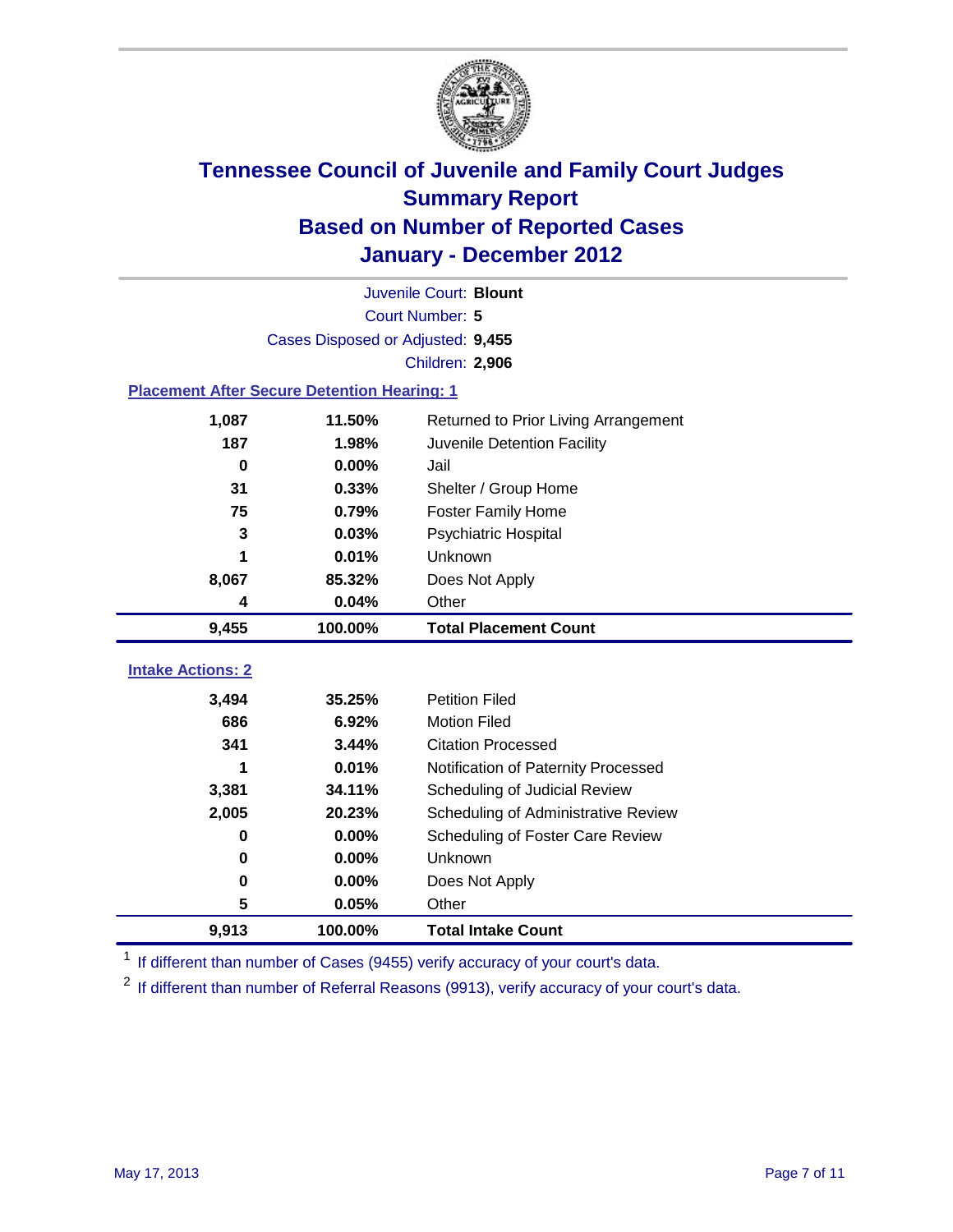

Court Number: **5** Juvenile Court: **Blount** Cases Disposed or Adjusted: **9,455** Children: **2,906**

#### **Last Grade Completed by Child: 1**

| 1,049                                   | 36.10%  | Too Young for School     |
|-----------------------------------------|---------|--------------------------|
| 43                                      | 1.48%   | Preschool                |
| 125                                     | 4.30%   | Kindergarten             |
| 129                                     | 4.44%   | 1st Grade                |
| 99                                      | 3.41%   | 2nd Grade                |
| 108                                     | 3.72%   | 3rd Grade                |
| 82                                      | 2.82%   | 4th Grade                |
| 102                                     | 3.51%   | 5th Grade                |
| 116                                     | 3.99%   | 6th Grade                |
| 127                                     | 4.37%   | 7th Grade                |
| 196                                     | 6.74%   | 8th Grade                |
| 226                                     | 7.78%   | 9th Grade                |
| 219                                     | 7.54%   | 10th Grade               |
| 172                                     | 5.92%   | 11th Grade               |
| 18                                      | 0.62%   | 12th Grade               |
| 1                                       | 0.03%   | Non-Graded Special Ed    |
| 29                                      | 1.00%   | <b>GED</b>               |
| 29                                      | 1.00%   | Graduated                |
| 0                                       | 0.00%   | Never Attended School    |
| 0                                       | 0.00%   | Unknown                  |
| 36                                      | 1.24%   | Other                    |
| 2,906                                   | 100.00% | <b>Total Child Count</b> |
| <b>Enrolled in Special Education: 1</b> |         |                          |

| 2,906          | 100.00%  | <b>Total Child Count</b> |  |
|----------------|----------|--------------------------|--|
| 0              | $0.00\%$ | Unknown                  |  |
| 2,831          | 97.42%   | No                       |  |
| 75             | 2.58%    | Yes                      |  |
| -------------- |          |                          |  |

One child could be counted in multiple categories, verify accuracy of your court's data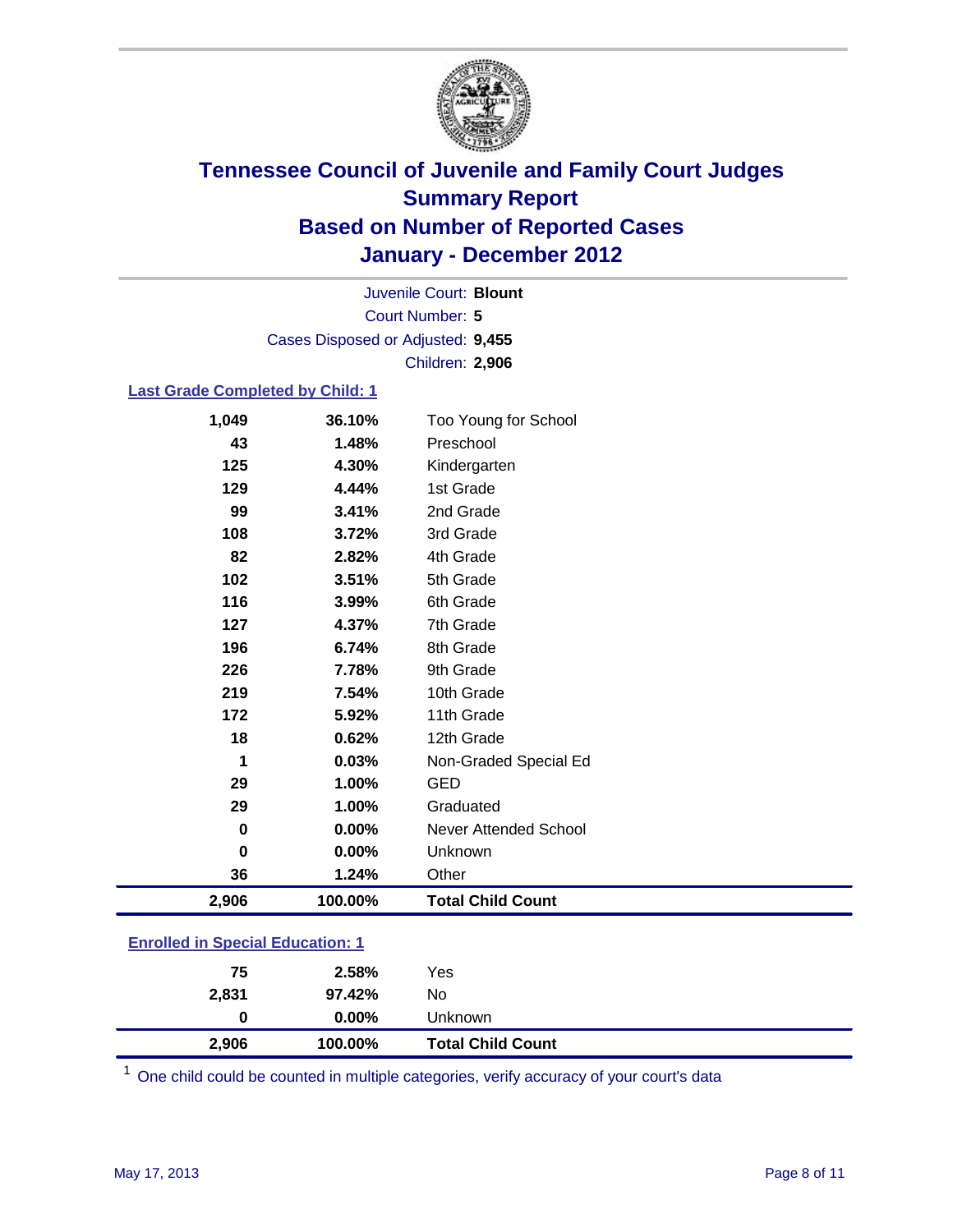

|                              | Juvenile Court: Blount            |                           |  |  |
|------------------------------|-----------------------------------|---------------------------|--|--|
| Court Number: 5              |                                   |                           |  |  |
|                              | Cases Disposed or Adjusted: 9,455 |                           |  |  |
|                              | Children: 2,906                   |                           |  |  |
| <b>Action Executed By: 1</b> |                                   |                           |  |  |
| 5,107                        | 51.52%                            | Judge                     |  |  |
| 2,827                        | 28.52%                            | Magistrate                |  |  |
| 1,979                        | 19.96%                            | <b>YSO</b>                |  |  |
| 0                            | 0.00%                             | Other                     |  |  |
| 0                            | 0.00%                             | Unknown                   |  |  |
| 9,913                        | 100.00%                           | <b>Total Action Count</b> |  |  |

### **Formal / Informal Actions: 1**

| 2,344 | 23.65%   | Dismissed                                        |
|-------|----------|--------------------------------------------------|
| 110   | 1.11%    | Retired / Nolle Prosequi                         |
| 115   | 1.16%    | <b>Complaint Substantiated Delinquent</b>        |
| 37    | 0.37%    | <b>Complaint Substantiated Status Offender</b>   |
| 5     | 0.05%    | <b>Complaint Substantiated Dependent/Neglect</b> |
| 0     | $0.00\%$ | <b>Complaint Substantiated Abused</b>            |
| 0     | $0.00\%$ | <b>Complaint Substantiated Mentally III</b>      |
| 35    | 0.35%    | Informal Adjustment                              |
| 51    | 0.51%    | <b>Pretrial Diversion</b>                        |
| 1     | 0.01%    | <b>Transfer to Adult Court Hearing</b>           |
| 0     | $0.00\%$ | Charges Cleared by Transfer to Adult Court       |
| 5,422 | 54.70%   | <b>Special Proceeding</b>                        |
| 1     | 0.01%    | <b>Review Concluded</b>                          |
| 1,792 | 18.08%   | Case Held Open                                   |
| 0     | $0.00\%$ | Other                                            |
| 0     | $0.00\%$ | <b>Unknown</b>                                   |
| 9,913 | 100.00%  | <b>Total Action Count</b>                        |

<sup>1</sup> If different than number of Referral Reasons (9913), verify accuracy of your court's data.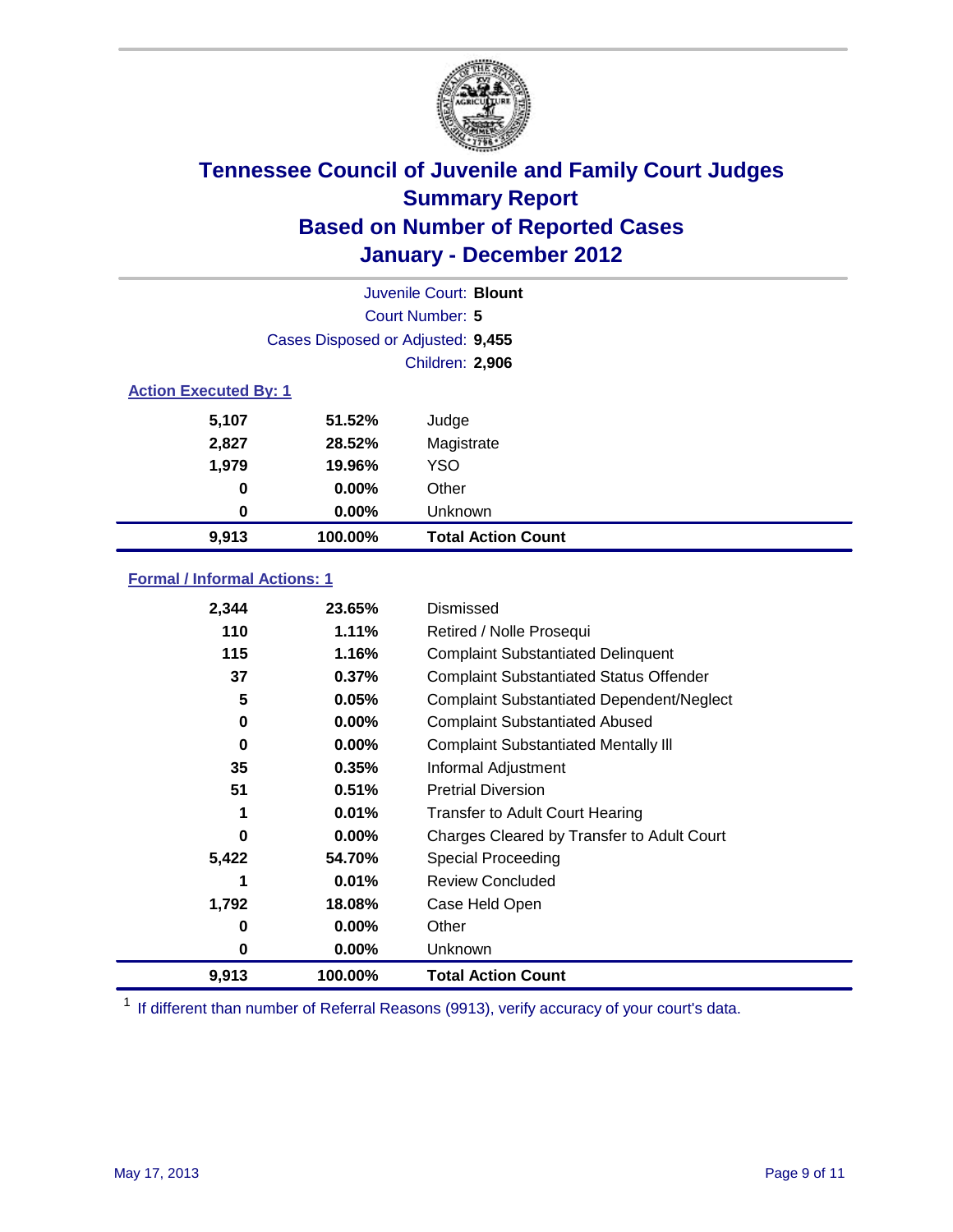

|                       |                                   | Juvenile Court: Blount                                |
|-----------------------|-----------------------------------|-------------------------------------------------------|
|                       |                                   | <b>Court Number: 5</b>                                |
|                       | Cases Disposed or Adjusted: 9,455 |                                                       |
|                       |                                   | Children: 2,906                                       |
| <b>Case Outcomes:</b> |                                   | There can be multiple outcomes for one child or case. |
| 2,285                 | 16.21%                            | <b>Case Dismissed</b>                                 |
| 128                   | 0.91%                             | Case Retired or Nolle Prosequi                        |
| 0                     | 0.00%                             | Warned / Counseled                                    |
| 4,085                 | 28.99%                            | Held Open For Review                                  |
| 128                   | 0.91%                             | Supervision / Probation to Juvenile Court             |
| 0                     | 0.00%                             | <b>Probation to Parents</b>                           |
| 37                    | 0.26%                             | Referral to Another Entity for Supervision / Service  |
| 35                    | 0.25%                             | Referred for Mental Health Counseling                 |
| 131                   | 0.93%                             | Referred for Alcohol and Drug Counseling              |
| 4                     | 0.03%                             | Referred to Alternative School                        |
| 3                     | 0.02%                             | Referred to Private Child Agency                      |
| 11                    | 0.08%                             | Referred to Defensive Driving School                  |
| 30                    | 0.21%                             | Referred to Alcohol Safety School                     |
| 174                   | 1.23%                             | Referred to Juvenile Court Education-Based Program    |
| 66                    | 0.47%                             | Driver's License Held Informally                      |
| 0                     | 0.00%                             | <b>Voluntary Placement with DMHMR</b>                 |
| 2                     | 0.01%                             | <b>Private Mental Health Placement</b>                |
| 0                     | 0.00%                             | <b>Private MR Placement</b>                           |
| 0                     | 0.00%                             | Placement with City/County Agency/Facility            |
| 3                     | 0.02%                             | Placement with Relative / Other Individual            |
| 85                    | 0.60%                             | Fine                                                  |
| 90                    | 0.64%                             | <b>Public Service</b>                                 |
| 27                    | 0.19%                             | Restitution                                           |
| 0                     | 0.00%                             | <b>Runaway Returned</b>                               |
| 266                   | 1.89%                             | No Contact Order                                      |
| 166                   | 1.18%                             | Injunction Other than No Contact Order                |
| 19                    | 0.13%                             | <b>House Arrest</b>                                   |
| 55                    | 0.39%                             | <b>Court Defined Curfew</b>                           |
| 30                    | 0.21%                             | Dismissed from Informal Adjustment                    |
| 4                     | 0.03%                             | <b>Dismissed from Pretrial Diversion</b>              |
| 249                   | 1.77%                             | Released from Probation                               |
| 2                     | 0.01%                             | <b>Transferred to Adult Court</b>                     |
| 0                     | $0.00\%$                          | <b>DMHMR Involuntary Commitment</b>                   |